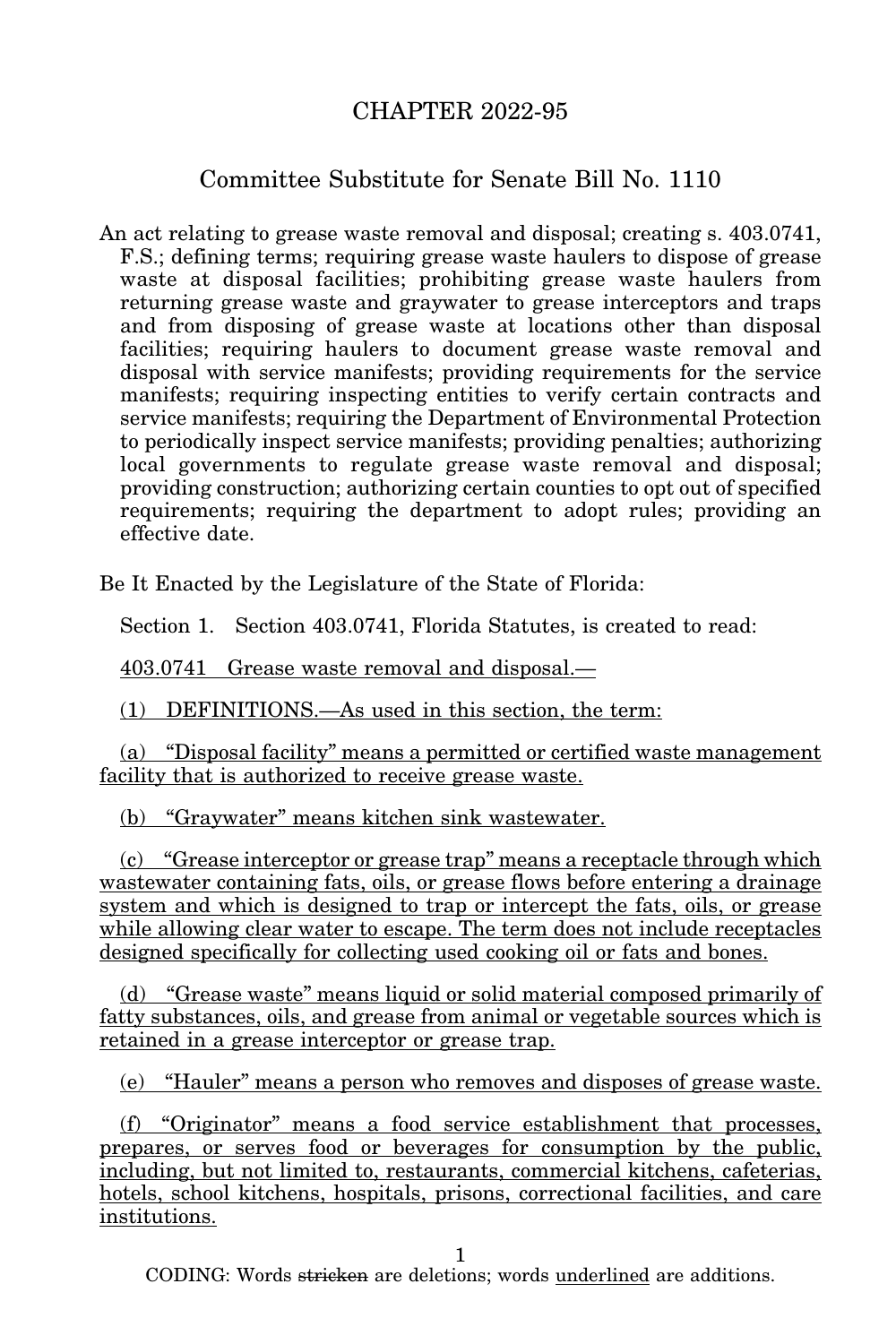(g) "Service manifest" means an electronic or hard copy recordkeeping system used for the collection and disposal of grease waste pursuant to this section. The service manifest must consist of an originator section, a hauler section, and a disposal facility section and must contain, at a minimum, the following information:

1. The name, address, and telephone number of the originator.

2. The name, address, and telephone number of the hauler.

3. The name, address, and telephone number of the disposal facility.

4. The condition of the originator's grease interceptor or grease trap and verification that the grease interceptor or grease trap was cleaned by the hauler and that graywater was not returned to the grease interceptor or grease trap.

5. The amount of grease waste removed from the originator's grease interceptor or grease trap.

6. The amount of grease waste disposed of at the disposal facility.

7. The billing receipt or ticket number provided to the hauler by the disposal facility.

(2) DISPOSAL OF GREASE WASTE.—

(a) A hauler who removes grease waste from a grease interceptor or grease trap must dispose of the grease waste at a disposal facility.

(b) A hauler may not:

1. Return grease waste or graywater to a grease interceptor or grease trap; or

2. Dispose of grease waste in any location other than a disposal facility.

(3) GREASE WASTE SERVICE MANIFEST.—

(a) A hauler must document the removal and disposal of grease waste with a service manifest.

(b) Upon completion of grease waste removal during the originator's hours of operation, the originator and the hauler must sign the service manifest, verifying that the information contained in the service manifest is accurate. The hauler must provide a copy of the signed service manifest to the originator. If the grease waste removal occurs when the originator is closed or before or after the originator's hours of operation, the hauler must sign the service manifest, verifying that the information contained in the service manifest is accurate, and leave a signed copy of the service manifest on the premises in a location designated by the originator or make the service manifest available to the originator electronically.

2

CODING: Words stricken are deletions; words underlined are additions.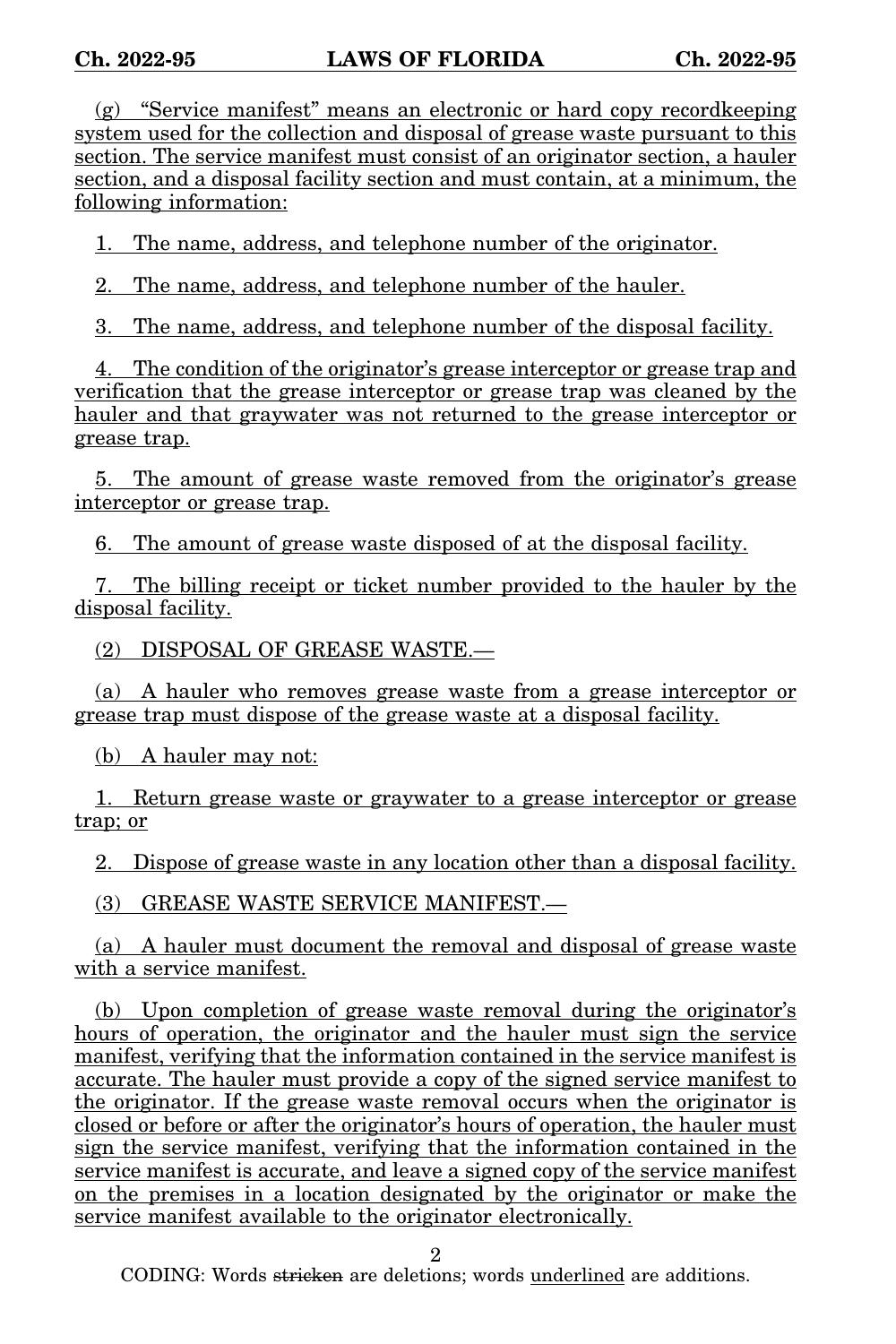(c) Upon completion of grease waste disposal, the disposal facility operator and the hauler must sign the service manifest, verifying that the information contained in the service manifest is accurate.

(d) The hauler must provide the originator and the county and municipality in which the originator is located with a copy of the completed service manifest showing the signatures of the originator if signed pursuant to paragraph (b), the hauler, and the disposal facility operator within 30 days after the date of the disposal.

(e) A copy of the signed completed service manifest must be retained onsite by the originator and the hauler for 1 year.

(4) COMPLIANCE INSPECTIONS.—

(a) An inspecting entity must verify that an originator has a contract with a hauler for grease waste removal and that grease waste removal and disposal are documented pursuant to this section.

(b) The department shall periodically inspect the service manifests retained by a hauler to ensure compliance with this section.

(5) PENALTIES.—

(a) A hauler who violates this section is subject to the following penalties:

1. For each failure to provide or retain a service manifest, an administrative fine not to exceed \$100.

2. For each failure to clean a grease interceptor or grease trap, an administrative fine not to exceed \$250. The department shall authorize an inspecting entity to impose this penalty as part of a grease interceptor or grease trap inspection.

3. For an unlawful disposal of grease waste, an administrative fine of at least \$2,500.

4. For a second or subsequent unlawful disposal of grease waste, an administrative fine of at least \$5,000.

(b) For a violation of subparagraph  $(a)$ 3., the penalty must include a license suspension of at least 30 days.

(c) For a second or subsequent violation of subparagraph (a)3., the penalty must include a license revocation of at least 12 months.

(6) REGULATION BY LOCAL GOVERNMENTS.—

(a) A local government may:

1. Receive copies of service manifests from haulers.

3

CODING: Words stricken are deletions; words underlined are additions.